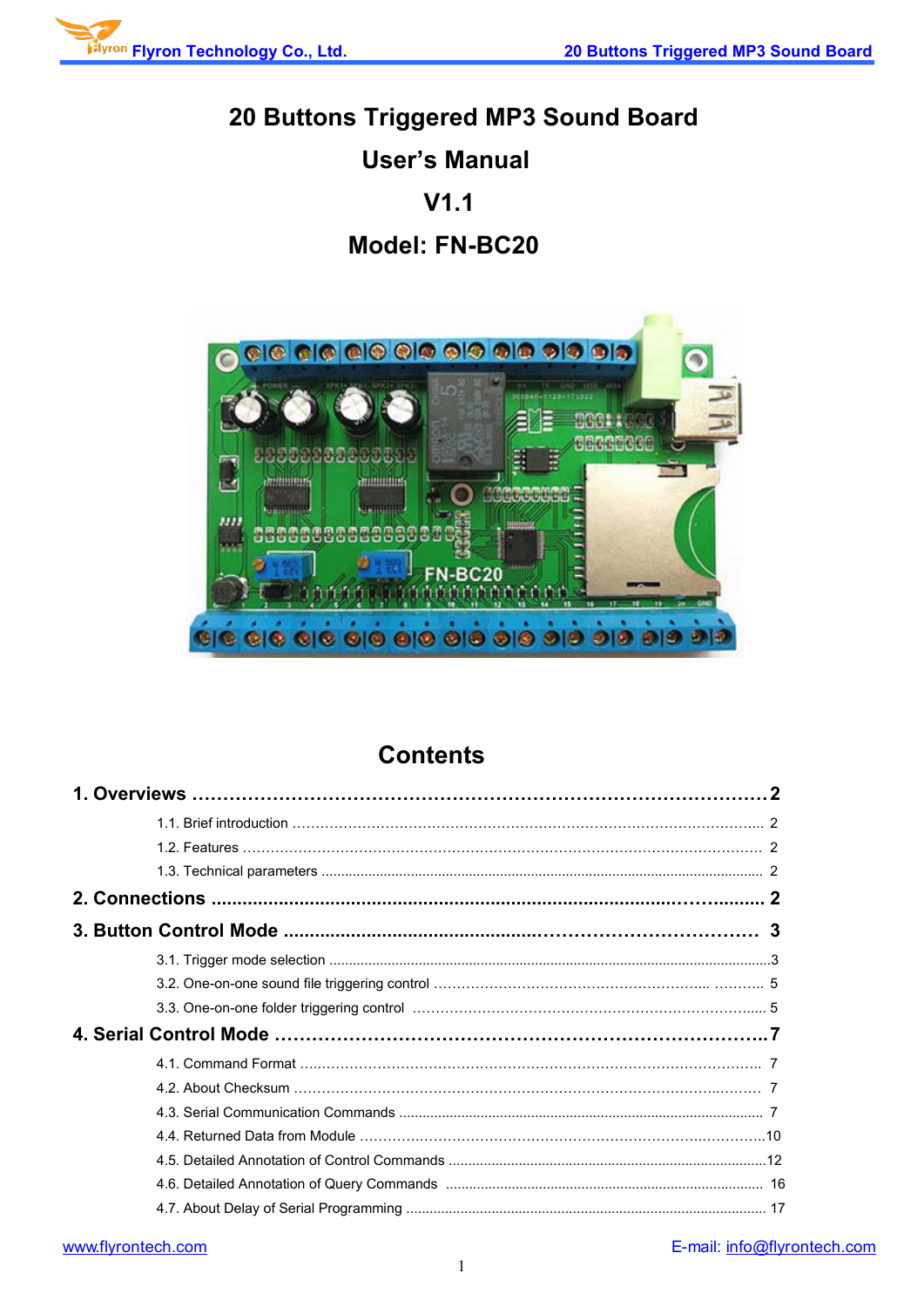#### **1. Overviews**

#### **1.1. Brief Introduction**

FN-BC20 is a high quality MP3 sound board developed by Flyron Technology Co., Ltd. Equipped with an on-board 2x 15 Watts class D amplifier, the sound board can directly drive 2 pieces of 10-15W loudspeakers. And it can be controlled by 20 separate buttons hooked up to the 'one-on-one' inputs terminals, R232 serial port and RS485 serial port. Great audio output, industry-grade design and strong anti-jamming capability make it possible to be used for many different applications.

#### **1.2. Features**

- 1). Built-in a high quality 24bit of audio decoder with stereo audio output.
- 2). Supports to play audio files of MP3 and WAV formats.
- 3). On-board a high quality 2x15 Watts class D amplifier to directly connect with two 8 ohm speakers of 10-15 Watts, for left channel and right channel.
- 4). Uses SD card or USB flash drive forsound file storage devices.
- 
- 5). Supports maximum 32GB SD card or 32GB USB flash drive.<br>6). Supports button control mode, RS232 and RS485 serial control mode.
- 7). In button control mode, playback of the 'one-on-one' associated audio files are triggered by negative pulse to any of the 20 input terminals.
- 8). In button control mode, possible playback of 255 MP3/WAV audio files per 20 'one-on-one' associated folders through negative trigger.
- 9). In button control mode, four select-able triggering modes are provided through a configuration file.
- 10). Supports audio output to an external amplifier through the audio jack.
- 11). Separate volume control for each sound channel (only for on-board amplifier).
- 12). On-board relay used to control on/off to external equipment during playback.
- 13). Wide range for power input DC (12V 24V).
- 14). Industry-grade design and strong anti-jamming capability.
- 15). PCB size: 110mm x 65 mm.

#### **1.3. Technical Parameters**

- Power input: DC12V 24V
- Rated output:  $15W \times 2$  (RL= 8  $\Omega$  d =1%)
- Noise Voltage: ≤50m V
- Frequency response: 20-20KHz
- SNR: ≥ 90dB

### **2. Connections**

K1 through K20 are representing Normally Open (N.O.) manual buttons. Please refer to the connection example below.

#### **Notes:**

- There are two 'GND' connecting terminals for convenient connections on the both sides of the 20 input connection terminals for the buttons.
- The volume potentiometer "VOL\_L" associates with "SPK1" while the volume potentiometer "VOL\_R" associates with "SPK2".
- The on-board amplifiers disconnect with speakers automatically, when the on-board audio jack is connected to an external amplifier/active speaker.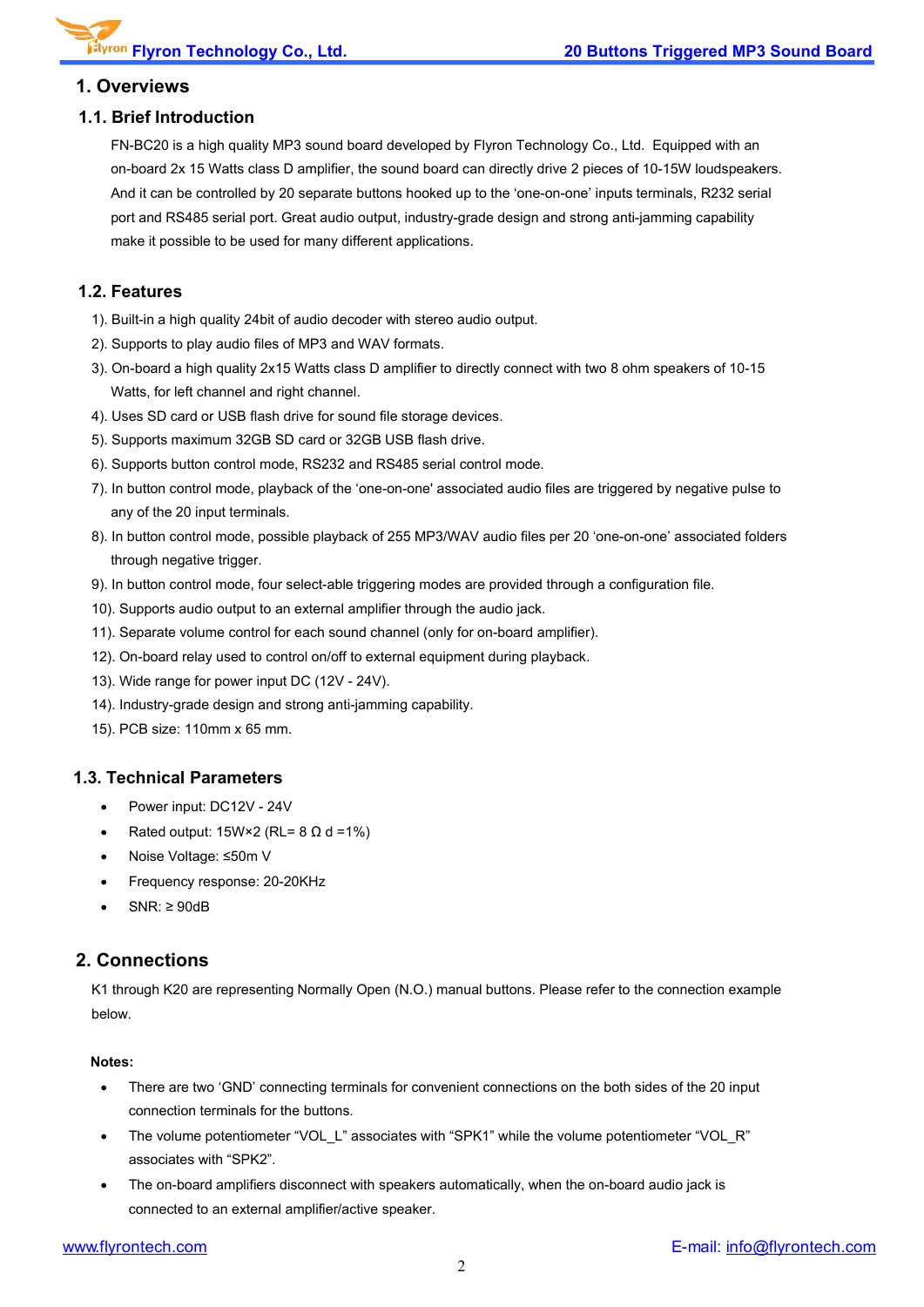• The relay is triggered (activated) only during playback.



#### **3. Button Input Control Mode**

#### **3.1. Trigger Mode Selection**

In button control mode, there are 4 trigger modes available for users to choose according to the actual needs. Any of these 4 trigger modes can be set/acquired through a configuration file named "read.cfg", which comes from a text file(.txt) originally. Users just need to fill in a digit/parameter that is corresponding to a trigger mode in a new built text file. Save it and rename it "read.cfg", then put it together with the audio files/folders in the root directory of the SD card or the USB flash drive. Please refer to the sheet below about the digits and the associated trigger modes.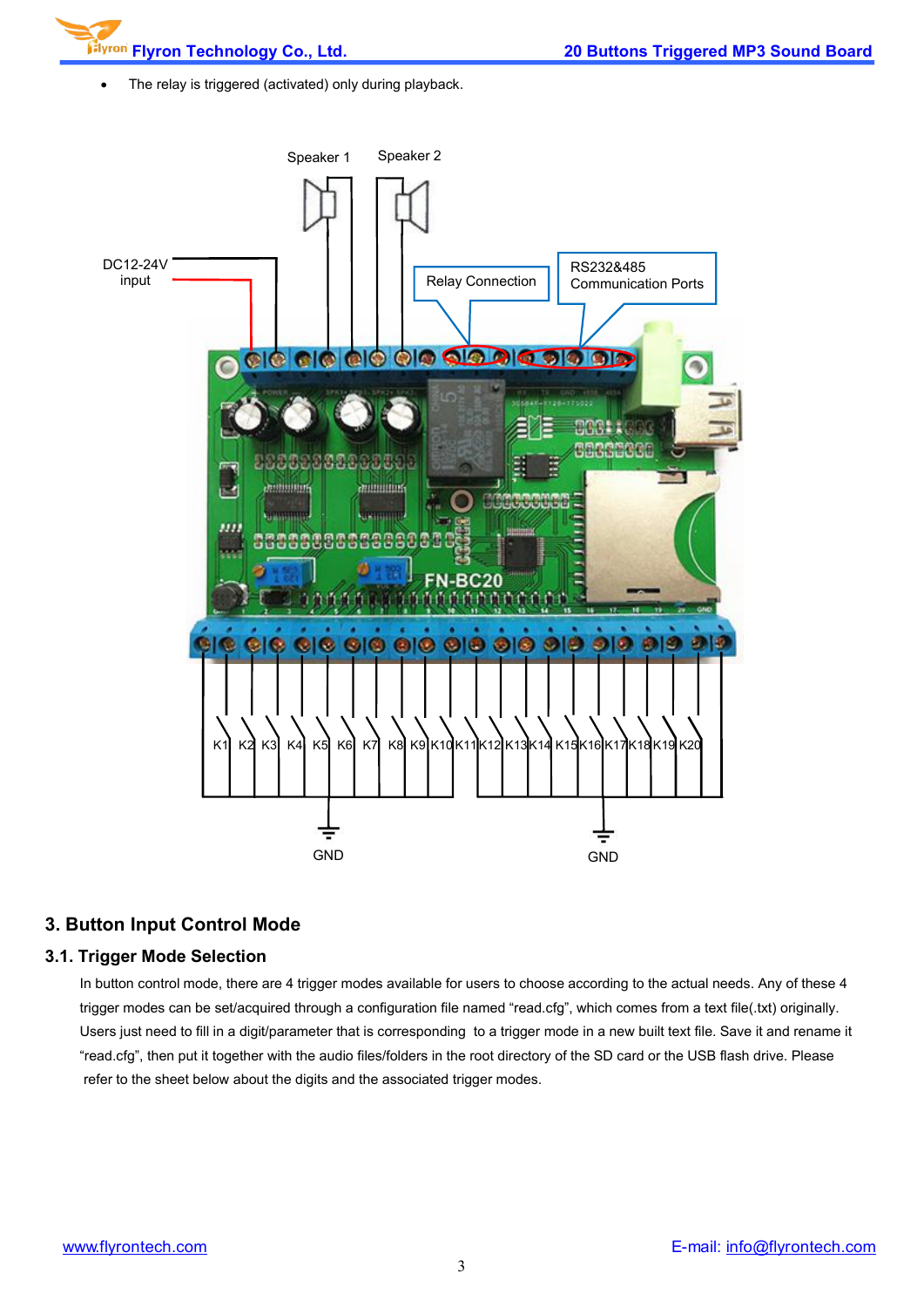| Digit in file "read.cfg" | <b>Corresponding Trigger Mode</b>           |
|--------------------------|---------------------------------------------|
|                          | Pulse interruptible one-on-one playback     |
|                          | Level hold loop playback                    |
|                          | Pulse non-interruptible one-on-one playback |
|                          | Standard MP3 key mode playback              |

- Pulse interruptible one-on-one playback: In this mode, a single negative pulse will start playback. It is possible to interrupt the playback by pressing the same button used to activate. Once playback is interrupted, it will automatically restart the audio file immediately. It's also possible to interrupt the play back by pressing any of the other 9 buttons. Once playback is interrupted, it will automatically start the sound that is associated with the button pressed.
- Level hold loop playback: In this mode, the negative pulse must be held/maintained to the sound module trigger for audio file to complete. The audio file will only play back while button, or negative pulse, is held/maintained. Once the button being held, or negative pulse, is removed, the playback will be stopped/ canceled. Once the button is kept holding, when the playback of the audio file is finished, it will start to play it repeatedly(loop playback).
- Pulse non-interruptible one-on-one playback: In this mode, a single negative pulse will start playback. It's not possible to interrupt the playback by pressing the same button or the other buttons. Once an audio file is triggered, the audio file will not be able to be interrupted/canceled during playback. The playback will only end when the audio file has played its entirety.
- Standard MP3 key mode playback: In this mode, only the buttons between K1 and K4 are valid. These 4 buttons will be functioned as Previous, Next, Play/pause, and Stop respectively. In this case not like the other 3 trigger modes above, more than 20 audio files can be placed.

For example, if the trigger mode of level hold loop playback is needed, firstly build a new text file on the computer, and simply enter the digit "1" as below, and save the file.



And change the file name "xxx.txt" to "read.cfg" as below, then the configuration file with level hold loop playback mode is made successfully. Please be noted the extension name".txt" of the text file must be changed to ".cfg", otherwise the configuration will not work.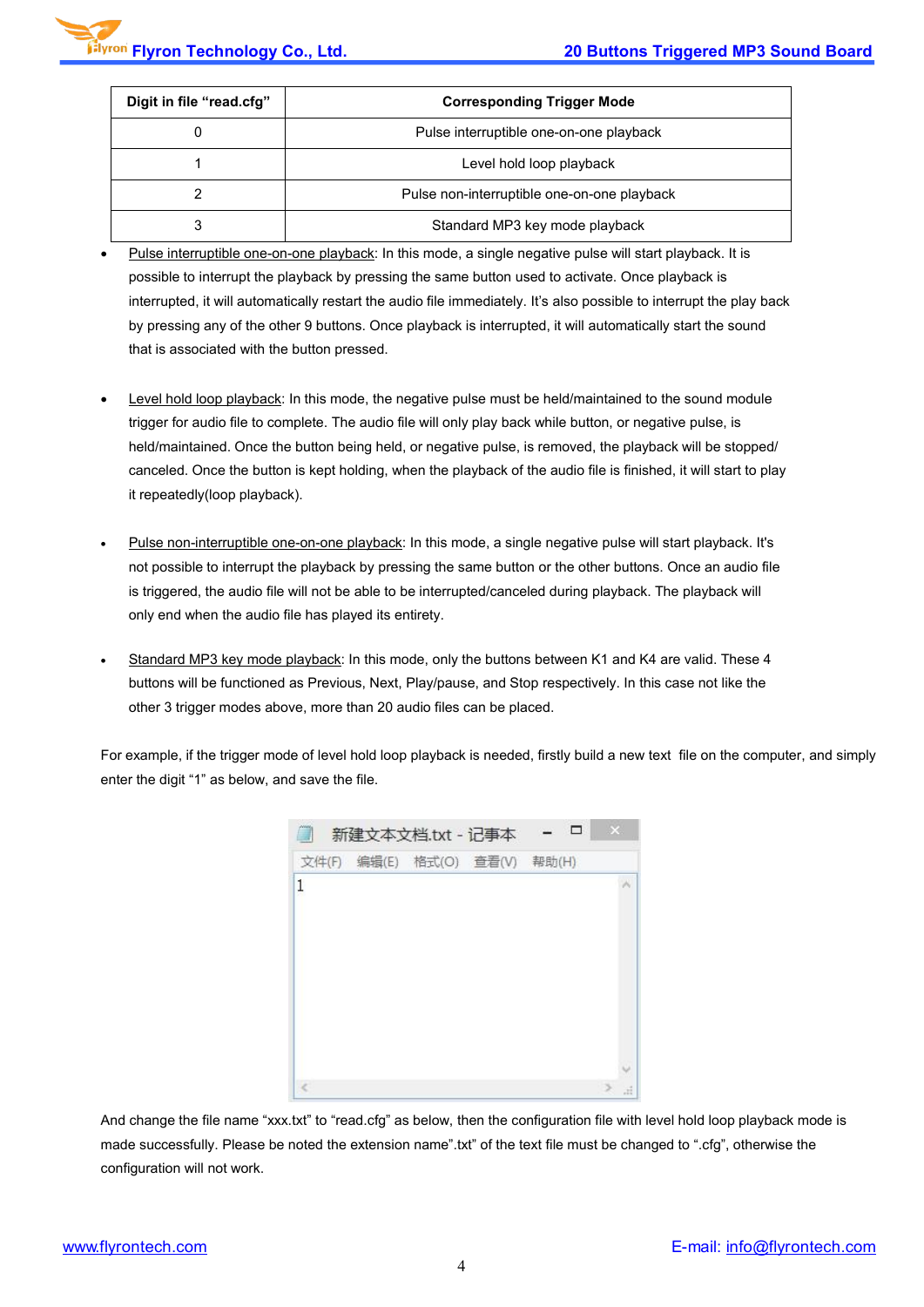

Note: The factory default triggering mode is "pulse interruptible", so it's also workable even though you don't put the **configuration file for** *"pulse interruptible".*

#### **3.2. 'One-on-one' sound file triggering control (for direct playback of the associated sound file)**

The 20 sound files need to be directly stored in the root directory of the SD card or USB flash drive being used. No other folders can be in the 'root directory'. The arrangements of the sound files are managed by a physical indexing sequence. In other words, the file that is to be loaded first in the storage device will be associated with input "K1". The last file to be loaded in the storage device will be associated with input "K20". In order to guarantee a correct 'one-on-one' order, please refer to the following steps.

- 1). Build a new folder on the computer and put 20 sound files in this new folder.
- 2). Rename the audio files from 001.mp3/wav to "020.mp3/wav", and make sure they are ranked from "001.mp3/wav" to "020.mp3/wav" in order.
- 3). Plug in your SD card or USB flash drive on computer (make sure it is empty).4). Format SD card or USB drive into 'FAT32'.
- 
- 5). Select all the sound files in the folder.
- 6). Right click on the first file (001.mp3/wav) and choose "Send to removable disk".
- 7). This should send the 20 sound files to the SD card or USB flash drive in a correct order.
- 8). Once the files transfer is complete, put the configuration file in the SD card or the USB flash drive together with the sound files as below.

| 计算机 ▶ 可移动磁盘 (F:)            |                 |                     |
|-----------------------------|-----------------|---------------------|
| 001mp3                      | 011mp3          | $\epsilon$ read.cfg |
| 002mp3                      | $ $ 012.mp3     |                     |
| 003mp3                      | $ $ 013.mp3     |                     |
| $\log 004 \cdot m \cdot p3$ | $\sqrt{014mp3}$ |                     |
| $ $ 005.mp3                 | $015$ .mp3      |                     |
| 006mp3                      | $ $ 016.mp3     |                     |
| 007mp3                      | 017mp3          |                     |
| 008mp3                      | $ $ 018.mp3     |                     |
| 009mp3                      | 019mp3          |                     |
| $ 010 \text{.mp}3$          | 1 020.mp3       |                     |

- 9). Safely remove the SD card or USB flash drive from computer and insert it onto the sound board.
- 10). Apply power to the sound board and push any of 20 buttons to play a corresponding sound.
- 11). For example, push button "K1", it will play the sound file "001.m p3/wav" and stop; push button "K7", it will play the sound file "007.mp3 /wav" and stop, etc.

## **3.3. 'One-on-one' folder triggering control (for random playback of the sound files in the associated folder)**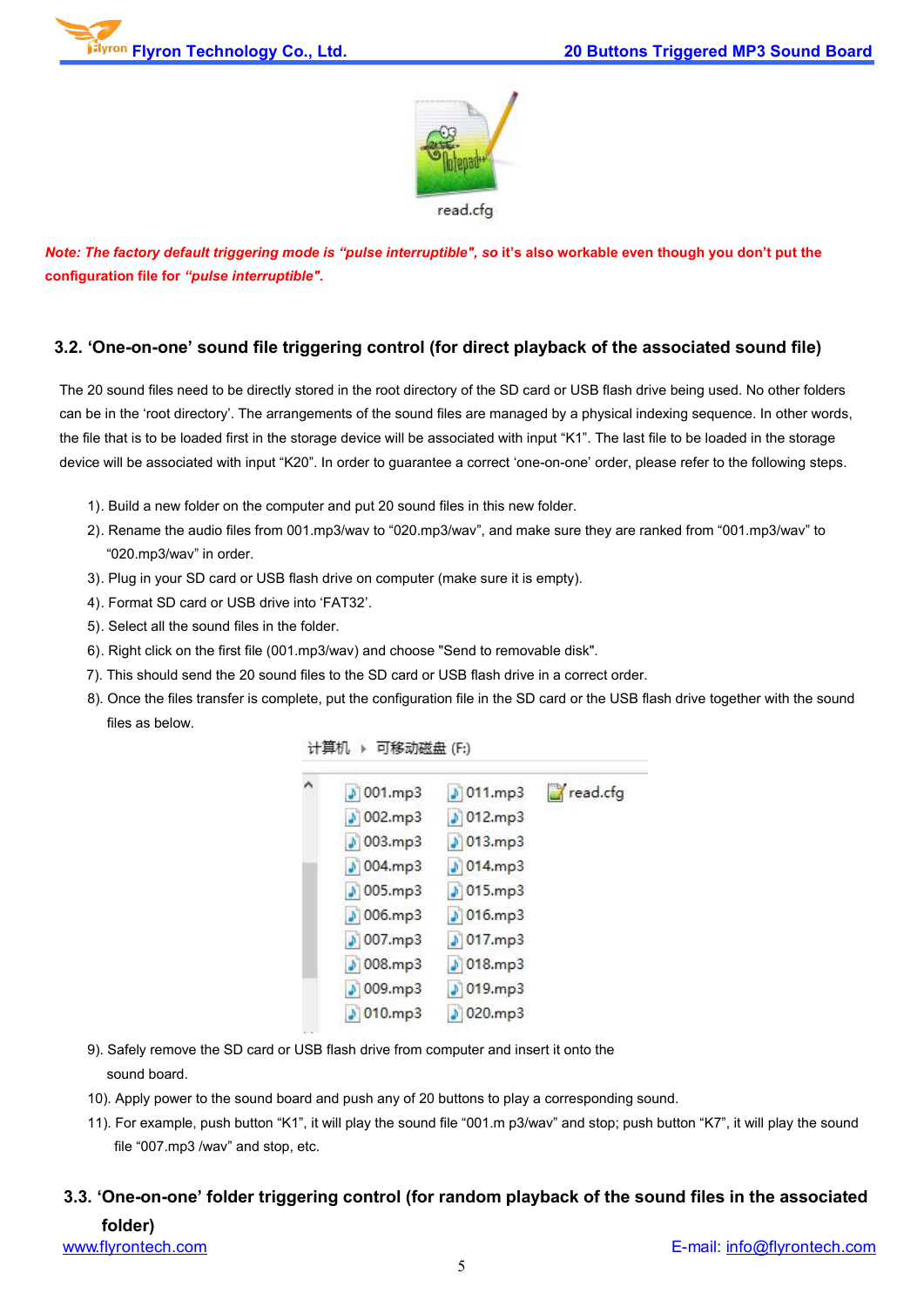#### **Flyron Technology Co., Ltd. 20 Buttons Triggered MP3 Sound Board**

In order to meet different needs, we added 'one-on-one' folder triggering control except for the traditional 'One-on-one' triggering of sound files. 'One-on-one' folder triggering control is used for random playback of the sound files in the associated folder. In other words, each of 20 input triggers can play multiple sound files in the corresponding folders in random order. The traditional 'one-on-one' triggering control mode is that each of the 20 input triggers can only activate a single corresponding sound file. Both of these two triggering control modes can't co-exist. Users can only choose one type to use.

1). The SD/USB memory devices that will contain the audio files must be formatted to FAT32 before loading files and folders. After formatting is complete, build 20 folders and rename them from "01" to "20" in the root directory of SD card or USB flash drive. The input "K1" associates with folder "01", the input "K2" associates with folder "02"...... the input "K20" associates with folder "20". Put the prepared confoguration file togther with the folders in the root directory of SD card or USB flash drive as below.

| ۸ | 01 | 11 | read.cfg |
|---|----|----|----------|
|   | 02 | 12 |          |
|   | 03 | 13 |          |
|   | 04 | 14 |          |
|   | 05 | 15 |          |
|   | 06 | 16 |          |
|   | 07 | 17 |          |
|   | 08 | 18 |          |
|   | 09 | 19 |          |
|   | 10 | 20 |          |

计算机 、可钦动端舟 (E)

2). Put the sound files in each folder, which can contain maximum 255 sound files.Each folder must contain all Mp3 **OR** Wav audio files. Mp3 and Wav cannot co-exist within each folder. Rename them "001.mp3/wav" to "255.mp3/wav" as shown below. For the quickest timely response once triggered; we suggest that no more than 100 sound files in each folder.

| $\sqrt{001}$ .mp3  | $\sqrt{011mp3}$    | $5021$ .mp3 |
|--------------------|--------------------|-------------|
| $ $ 002.mp3        | $D$ 012.mp3        | $ $ 022.mp3 |
| $ $ 003.mp3        | $013$ .mp3         | $ $ 023.mp3 |
| $ $ 004.mp3        | $ $ 014.mp3        | 024mp3      |
| $ $ 005.mp3        | $[3]$ 015.mp3      | $ $ 025.mp3 |
| $ $ 006.mp3        | $ $ 016.mp3        | 026mp3      |
| 007mp3             | 017mp3             | 3 027.mp3   |
| 008mp3             | 018mp3             | 028mp3      |
| 009mp3             | 019mp3             | 029mp3      |
| $ 010 \text{mp}3 $ | $ 020 \text{mp}3 $ | $ $ 030.mp3 |

3). After everything is done as above, safely remove the SD card or USB flash drive from computer and insert it in to the board. Power it on and push any of the 20 buttons to play a sound randomly in the associated folder. For example, by pushing the button associated with input "K7". It will randomly play a sound file from the associated folder "07" and stop; push it again, it will randomly play another sound file from the associated folder"07" and stop, etc.

Note: When both the SD card and USB drive is plugged/inserted into the sound board. Only audio files from the SD card will be *played.*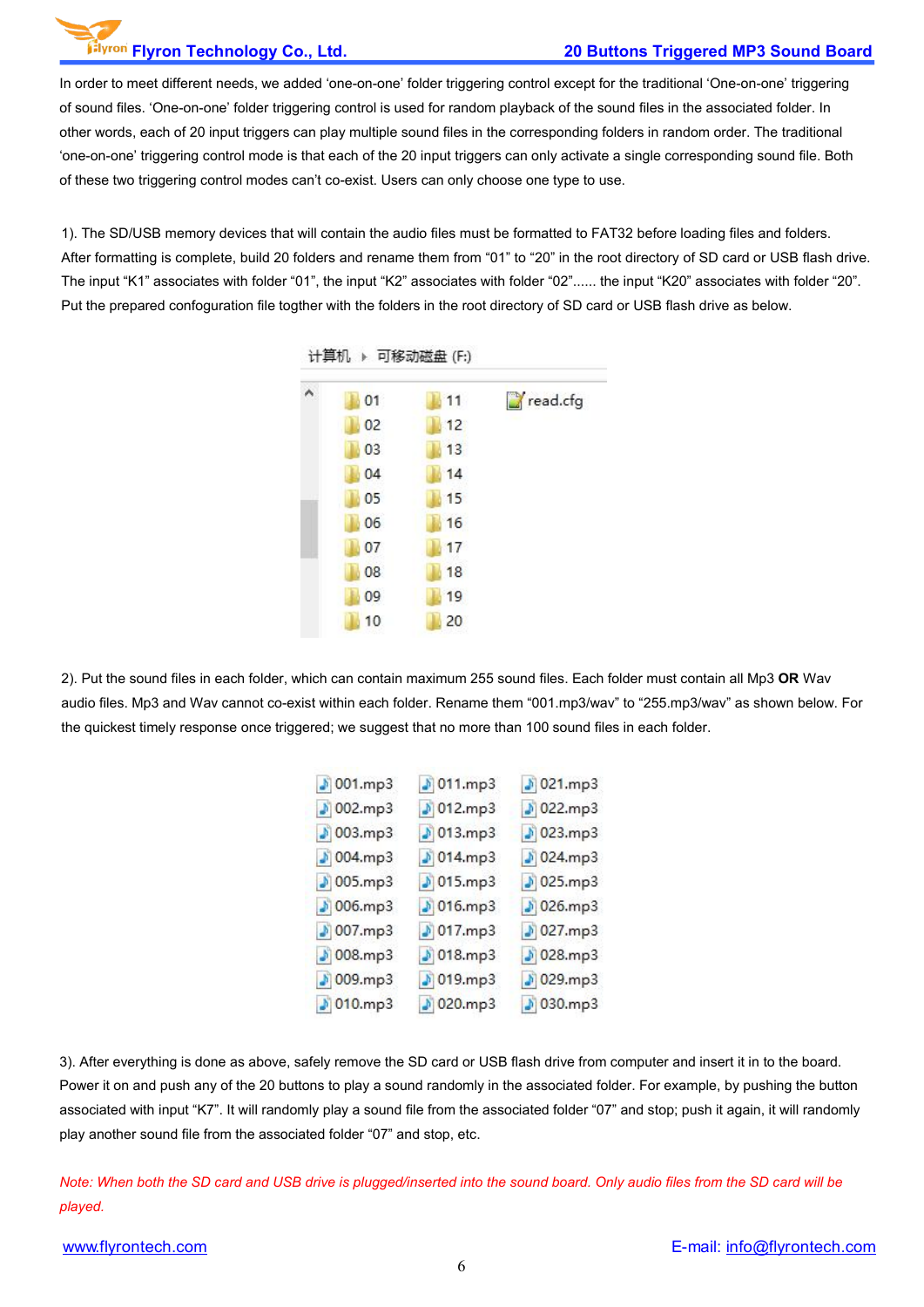#### **4. Serial Control Mode**

Supports RS232 and RS485 serial control modes. Both of these two control modes share the same communication protocols as below. Regarding RS485, we employed half-duplex communication standard.

#### **4.1. Command Format**

- Communication baud rate: 9600 bps
- Data bits: 1
- Checkout: none
- Flow Control: none

| \$S / Ver. / Number / Command / Feedback / Param_MSB / Param_LSB / Check_MSB / Check_LSB / \$O<br>Format: |                                                                                        |  |  |
|-----------------------------------------------------------------------------------------------------------|----------------------------------------------------------------------------------------|--|--|
| \$S                                                                                                       | Start byte 0x7E                                                                        |  |  |
| Ver.                                                                                                      | Version byte, 0xFF by default                                                          |  |  |
| <b>Number</b>                                                                                             | Number of bytes from version info to Check LSB, typically 0x06 (checks um not counted) |  |  |
| Command                                                                                                   | Command byte                                                                           |  |  |
| Feedback                                                                                                  | 0x01: Need feedback --send confirmation back to MCU; 0x00: No need feedback            |  |  |
| Param MSB                                                                                                 | Most significant byte of parameter                                                     |  |  |
| Param LSB                                                                                                 | Least significant byte of parameter                                                    |  |  |
| Check MSB                                                                                                 | Most significant byte of checksum                                                      |  |  |
| Check LSB                                                                                                 | Least significant byte of checksum                                                     |  |  |
| \$0                                                                                                       | End byte 0xEF                                                                          |  |  |

For example, if we specify playback of SD card, we need to send the command "7E FF 06 09 00 00 02 FF F0 EF". The number is 6 bytes, and these 6 bytes are "FF 06 09 00 00 02". Start byte, end byte and checksum are not counted.

#### **4.2. About Checksum**

Regarding to calculating checksum, you can use the following formula to count. Checksum (2 bytes) = 0xFFFF–(Ver.+Length+CMD+Feedback+Para\_MSB+Para\_LSB)+1

Normally it's okay whether users choose to use checksum or not, our module can receive serial data with or without checksum, but some of users may use a MCU without crystal oscillator, so if so we strongly suggest users to add checksum to make sure the communication stability.

#### **4.3. Serial Communication Commands**

#### **4.3.1 Control commands**

| <b>Command</b> | <b>Function</b>             | <b>Remarks</b>        |
|----------------|-----------------------------|-----------------------|
| 0x01           | Play Next                   |                       |
| 0x02           | <b>Play Previous</b>        |                       |
| 0x03           | Specify playback of a track | See 4.5.1 for details |
| 0x04           | Increase volume             |                       |
| 0x05           | Decrease volume             |                       |
| 0x06           | N/A (reserved)              |                       |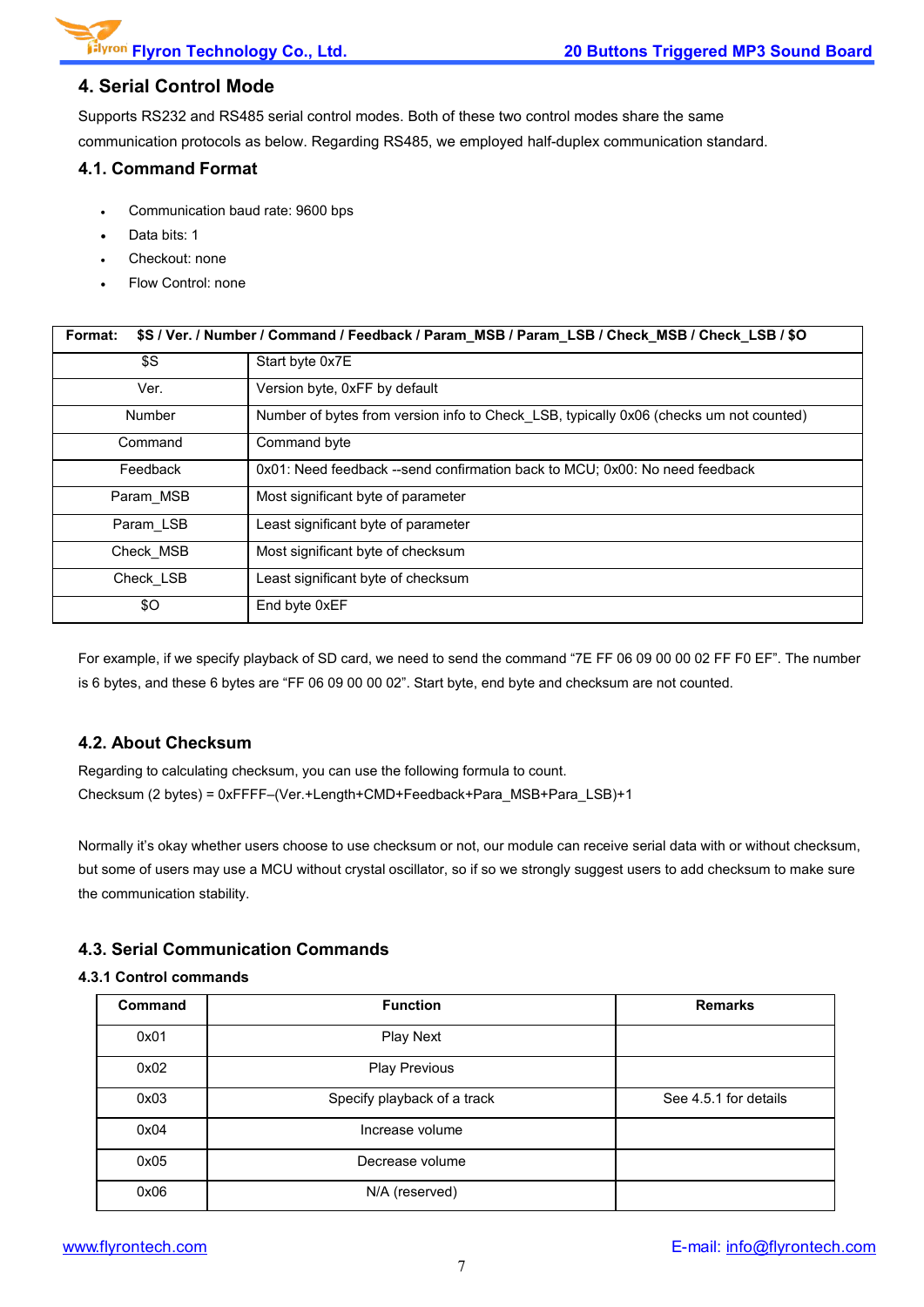| 0x08<br>Specify single repeat playback<br>See 4.5.2 for details<br>0x09<br>Specify playback of a device<br>See 4.5.3 for details<br>0x0A<br>Set sleep mode<br>See 4.5.4 for details<br>0x0B<br>Awake from sleep<br>0x0C<br>Reset<br>0x0D<br>Play<br>0x0E<br>Pause<br>0x0F<br>Specify playback of a track in a folder<br>See 4.5.5 for details<br>0x13<br>Inter-cut an advertisement<br>See 4.5.6 for details<br>0x14<br>N/A (reserved)<br>0x15<br>Stop playing inter-cut advertisement<br>See 4.5.7 for details<br>0x16<br>Stop<br>0x17<br>Specify repeat playback of a folder<br>See 4.5.8 for details<br>0x18<br>Set random playback<br>See 4.5.9 for details<br>0x19<br>See 4.5.10 for details<br>Set repeat playback of current track<br>0x21<br>See 4.5.11 for details<br>Combination playback (playback of a group) | 0x07 | N/A (reserved) |  |
|---------------------------------------------------------------------------------------------------------------------------------------------------------------------------------------------------------------------------------------------------------------------------------------------------------------------------------------------------------------------------------------------------------------------------------------------------------------------------------------------------------------------------------------------------------------------------------------------------------------------------------------------------------------------------------------------------------------------------------------------------------------------------------------------------------------------------|------|----------------|--|
|                                                                                                                                                                                                                                                                                                                                                                                                                                                                                                                                                                                                                                                                                                                                                                                                                           |      |                |  |
|                                                                                                                                                                                                                                                                                                                                                                                                                                                                                                                                                                                                                                                                                                                                                                                                                           |      |                |  |
|                                                                                                                                                                                                                                                                                                                                                                                                                                                                                                                                                                                                                                                                                                                                                                                                                           |      |                |  |
|                                                                                                                                                                                                                                                                                                                                                                                                                                                                                                                                                                                                                                                                                                                                                                                                                           |      |                |  |
|                                                                                                                                                                                                                                                                                                                                                                                                                                                                                                                                                                                                                                                                                                                                                                                                                           |      |                |  |
|                                                                                                                                                                                                                                                                                                                                                                                                                                                                                                                                                                                                                                                                                                                                                                                                                           |      |                |  |
|                                                                                                                                                                                                                                                                                                                                                                                                                                                                                                                                                                                                                                                                                                                                                                                                                           |      |                |  |
|                                                                                                                                                                                                                                                                                                                                                                                                                                                                                                                                                                                                                                                                                                                                                                                                                           |      |                |  |
|                                                                                                                                                                                                                                                                                                                                                                                                                                                                                                                                                                                                                                                                                                                                                                                                                           |      |                |  |
|                                                                                                                                                                                                                                                                                                                                                                                                                                                                                                                                                                                                                                                                                                                                                                                                                           |      |                |  |
|                                                                                                                                                                                                                                                                                                                                                                                                                                                                                                                                                                                                                                                                                                                                                                                                                           |      |                |  |
|                                                                                                                                                                                                                                                                                                                                                                                                                                                                                                                                                                                                                                                                                                                                                                                                                           |      |                |  |
|                                                                                                                                                                                                                                                                                                                                                                                                                                                                                                                                                                                                                                                                                                                                                                                                                           |      |                |  |
|                                                                                                                                                                                                                                                                                                                                                                                                                                                                                                                                                                                                                                                                                                                                                                                                                           |      |                |  |
|                                                                                                                                                                                                                                                                                                                                                                                                                                                                                                                                                                                                                                                                                                                                                                                                                           |      |                |  |
|                                                                                                                                                                                                                                                                                                                                                                                                                                                                                                                                                                                                                                                                                                                                                                                                                           |      |                |  |

### **4.3.2 Examples of sending control commands**

|                                                   | <b>Serial Commands</b>          | <b>Serial Commands</b>    |                                    |
|---------------------------------------------------|---------------------------------|---------------------------|------------------------------------|
| <b>Command Description</b>                        | [with checksum]                 | [without checksum]        | <b>Notes</b>                       |
| <b>Play Next</b>                                  | 7E FF 06 01 00 00 00 FE FA EF   | 7E FF 06 01 00 00 00 EF   |                                    |
| <b>Play Previous</b>                              | 7E FF 06 02 00 00 00 FE F9 EF   | 7E FF 06 02 00 00 00 EF   |                                    |
|                                                   | 7E FF 06 03 00 00 01 FE F7 EF   | 7E FF 06 03 00 00 01 EF   | Specify playback of the 1st track  |
| Specify playback of a track                       | 7E FF 06 03 00 00 02 FE F6 EF   | 7E FF 06 03 00 00 02 EF   | Specify playback of the 2nd track  |
| (under the root directory)                        | 7E FF 06 03 00 00 0 A FE EE EF  | 7E FF 06 03 00 00 0 A EF  | Specify playback of the 10th track |
| Increase volume                                   | 7E FF 06 04 00 00 00 FE F7 EF   | 7E FF 06 04 00 00 00 EF   |                                    |
| Decrease volume                                   | 7E FF 06 05 00 00 00 FE F6 EF   | 7E FF 06 05 00 00 00 EF   |                                    |
|                                                   | 7E FF 06 08 00 00 01 FE F2 EF   | 7E FF 06 08 00 00 01 EF   | Repeatedly play the 1st track      |
| Specify single repeat<br>playback (under the root | 7E FF 06 08 00 00 02 FE F1 EF   | 7E FF 06 08 00 00 02 EF   | Repeatedly play the 2nd track      |
| directory)                                        | 7E FF 06 08 00 00 0 A FE E9 EF  | 7E FF 06 08 00 00 0 A EF  | Repeatedly play the 10th track     |
| Specify playback of a                             | 7E FF 06 09 00 00 01 FE F1 EF   | 7E FF 06 09 00 00 01 EF   | Specified device is USB flash disk |
| device                                            | 7E FF 06 09 00 00 02 FE F0 EF   | 7E FF 06 09 00 00 02 EF   | Specified device is SD card        |
| Set sleep mode                                    | 7E FF 06 0 A 00 00 00 FE F1 EF  | 7E FF 06 0 A 00 00 00 EF  |                                    |
| Awake from sleep                                  | 7E FF 06 0B 0 0 0 0 00 FE F0 EF | 7E FF 06 0B 0 0 0 0 00 EF |                                    |
| Reset                                             | 7E FF 06 0C 00 00 00 FE EF EF   | 7E FF 06 0C 00 00 00 EF   |                                    |
| Play                                              | 7E FF 06 0D 00 00 00 FE EE EF   | 7E FF 06 0D 00 00 00 EF   |                                    |
| Pause                                             | 7E FF 06 0E 0 0 0 0 00 FE ED EF | 7E FF 06 0E 0 0 0 0 00 EF |                                    |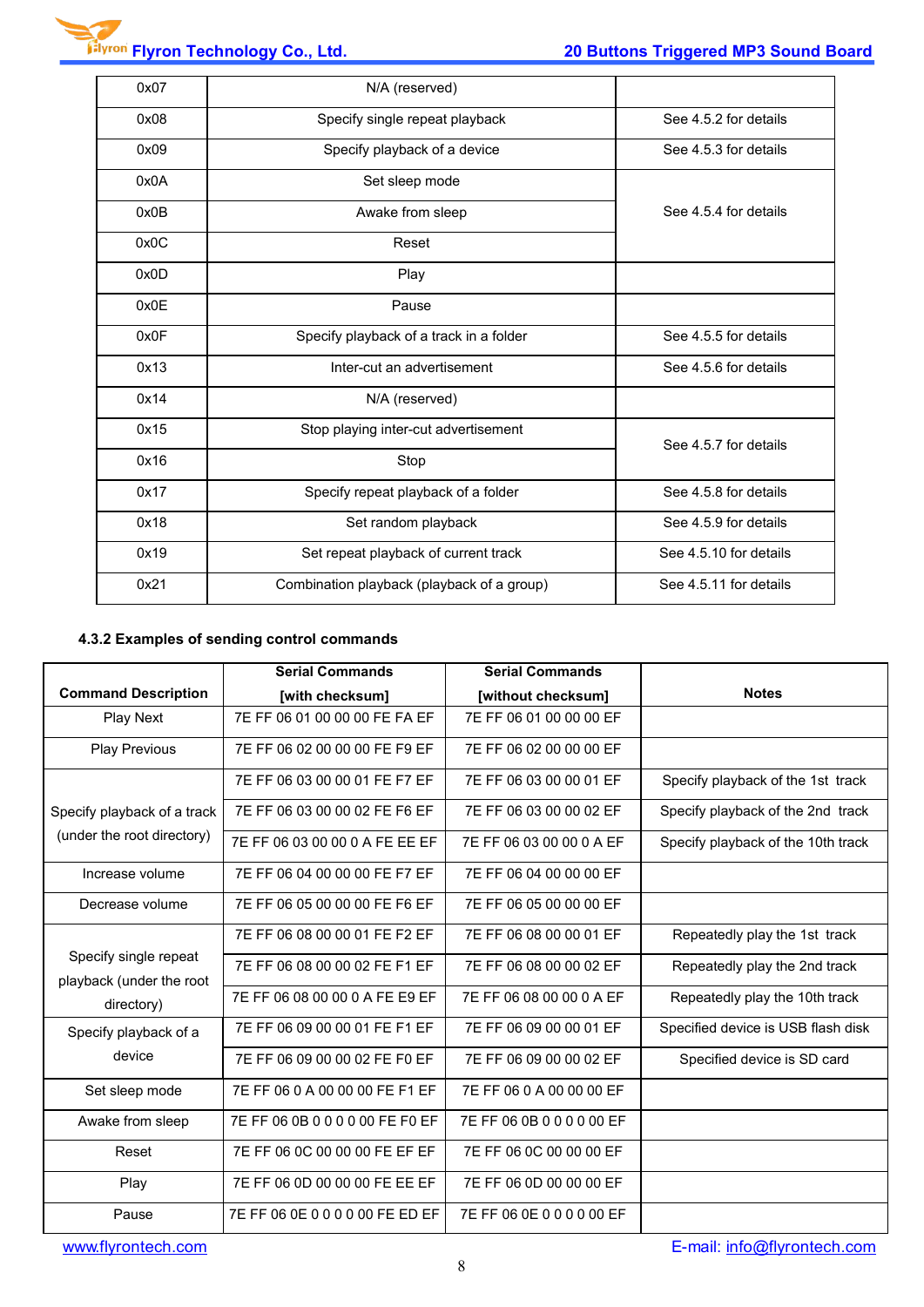# **Flyron Technology Co., Ltd. 20 Buttons Triggered MP3 Sound Board**

| Specify playback of a track             | 7E FF 06 0 F 00 01 01 FE E A EF | 7E FF 06 0 F 00 01 01 EF | Specify track "001" in the folder "01"                |  |
|-----------------------------------------|---------------------------------|--------------------------|-------------------------------------------------------|--|
| in a folder                             | 7E FF 06 0 F 00 01 02 FE E9 EF  | 7E FF 06 0 F 00 01 02 EF | Specify track "002" in the folder "01"                |  |
|                                         | 7E FF 06 13 00 00 01 FE E7 E F  | 7E FF 06 13 00 00 01 EF  | Inter-cut track "0001" in the folder<br>" ADVERT"     |  |
| Inter-cut an advertisement              | 7E FF 06 13 00 00 02 FE E6 EF   | 7E FF 06 13 00 00 02 EF  | Inter-cut track "0002" in the folder<br>"ADVERT"      |  |
|                                         | 7E FF 06 13 00 00 FF FD E9 EF   | 7E FF 06 13 00 00 FF EF  | Inter-cut track "0255" in the folder<br>"ADVERT"      |  |
| Stop playing inter-cut<br>advertisement | 7E FF 06 15 00 00 00 FE E6 EF   | 7E FF 06 15 00 00 00 EF  | Go back and continue to play the<br>music interrupted |  |
| Stop                                    | 7E FF 06 16 00 00 00 FE E5 EF   | 7E FF 06 16 00 00 00 EF  | Stop all playback tasks                               |  |
| Specify repeat playback of a            | 7E FF 06 17 00 02 00 FE E2 EF   | 7E FF 06 17 00 02 00 EF  | Specify repeat playback of the folder<br>"02"         |  |
| folder                                  | 7E FF 06 17 00 01 00 FE E3 EF   | 7E FF 06 17 00 01 00 EF  | Specify repeat playback of the folder<br>"01"         |  |
| Set random playback                     | 7E FF 06 18 00 00 00 FE E3 EF   | 7E FF 06 18 00 00 00 EF  | Random playback of the whole<br>device                |  |
| Set repeat playback of                  | 7E FF 06 19 00 00 00 FE E2 EF   | 7E FF 06 19 00 00 00 EF  | Turn on single repeat playback                        |  |
| current track                           | 7E FF 06 19 00 00 01 FE E1 EF   | 7E FF 06 19 00 00 01 EF  | Turn off single repeat playback                       |  |

## **4.3.3 Query commands**

| Command | <b>Function</b>                                  | <b>Remarks</b>        |
|---------|--------------------------------------------------|-----------------------|
| 0x3F    | Query current online storage device              | See 4.6.1 for details |
| 0x40    | Module returns an error data with this command   |                       |
| 0x41    | Module reports a feedback with this command      |                       |
| 0x42    | Query current status                             | See 4.6.2 for details |
| 0x43    | Query current volume                             |                       |
| 0x44    | N/A (Reserved)                                   |                       |
| 0x45    | N/A (Reserved)                                   |                       |
| 0x46    | N/A (Reserved)                                   |                       |
| 0x47    | Query total track numbers in USB flash disk      |                       |
| 0x48    | Query total track numbers in SD Card             |                       |
| 0x4B    | Query current track in USB flash disk            | by physical sequence  |
| 0x4C    | Query current track in SD Card                   | by physical sequence  |
| 0x4E    | Query total track numbers in a folder            | See 4.6.3 for details |
| 0x4F    | Query total folder numbers in the storage device | See 4.6.4 for details |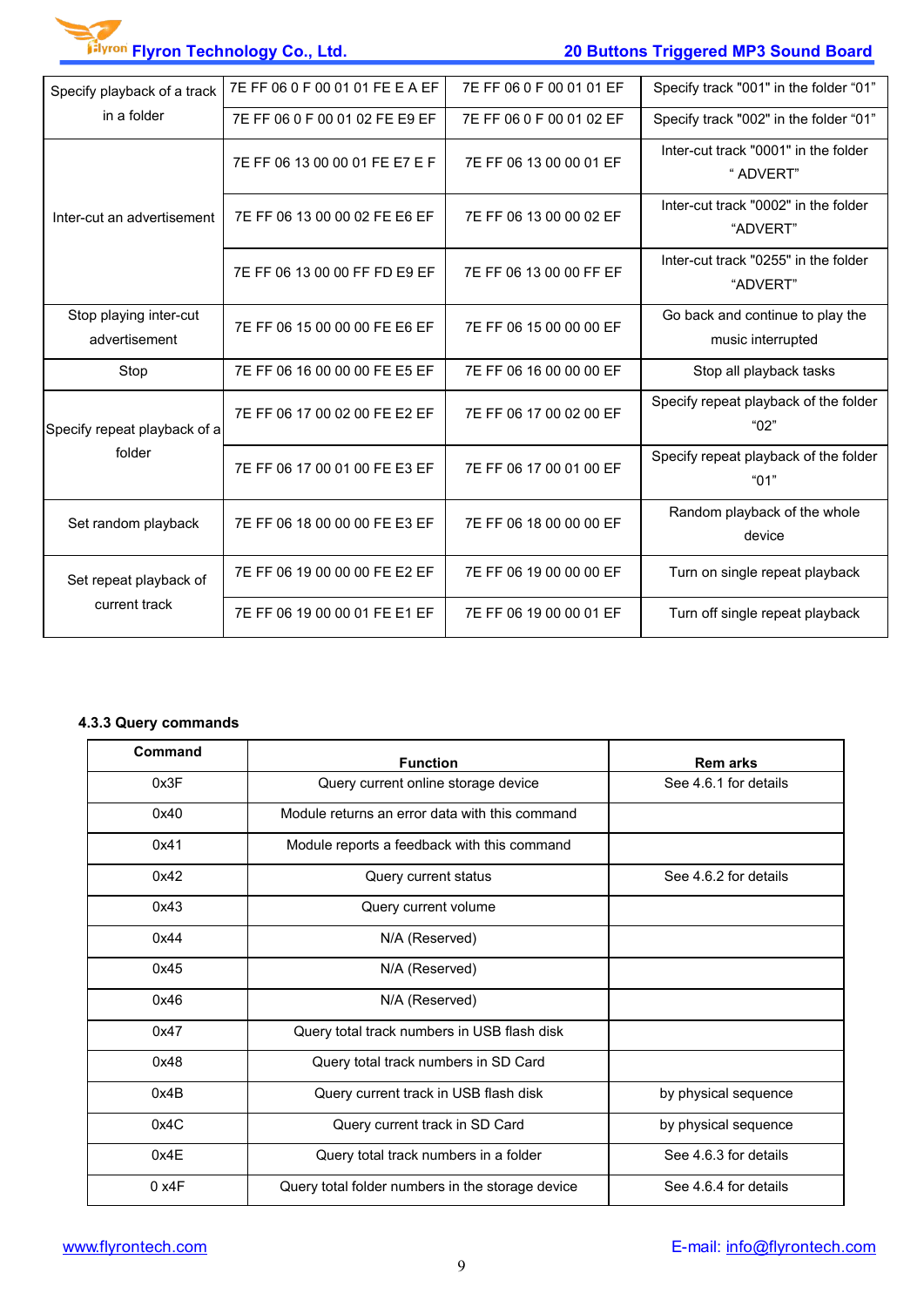|                                                         | <b>Serial Commands</b>         | <b>Serial Commands</b>  |                                         |
|---------------------------------------------------------|--------------------------------|-------------------------|-----------------------------------------|
| <b>Command Description</b>                              | [with c heck sum]              | [without c heck sum]    | <b>Notes</b>                            |
| Query current online storage<br>device                  | 7E FF 06 3F 00 00 00 FE BC EF  | 7E FF 06 3F 00 00 00 EF |                                         |
| Query current status                                    | 7E FF 06 42 00 00 00 FE B9 EF  | 7E FF 06 42 00 00 00 EF |                                         |
| Query current volume                                    | 7E FF 06 43 00 00 00 FE B8 EF  | 7E FF 06 43 00 00 00 EF |                                         |
| Query total track numbers in USB<br>lflash disk         | 7E FF 06 47 00 00 00 FE B4 EF  | 7E FF 06 47 00 00 00 EF | Total file numbers of<br>current device |
| Query total track numbers in SD<br>lcard                | 7E FF 06 48 00 00 00 FE B3 EF  | 7E FF 06 48 00 00 00 EF | Total file numbers of<br>current device |
| Query current track in USB flash<br>disk                | 7E FF 06 4B 00 00 00 FE B0 EF  | 7E FF 06 4B 00 00 00 EF | Query the track being                   |
| Query current track in SD card                          | 7E FF 0 6 4C 00 00 00 FE AF EF | 7E FF 06 4C 00 00 00 EF | Query the track being<br>played         |
| Query total track numbers in a<br>folder                | 7E FF 06 4E 00 00 01 FE AC EF  | 7E FF 06 4E 00 01 00 EF |                                         |
| Query total folder numbers in<br>current storage device | 7E FF 06 4F 00 00 00 FE AC EF  | 7E FF 06 4F 00 00 00 EF | SD card or USB flash<br>disk            |
|                                                         |                                |                         |                                         |

#### **4.3.4 Examples of sending query commands**

#### **4.4. Returned Data from Module**

#### **4.4.1 Returned data after the module is powered on**

- 1) After the module is powered on, normally it needs about no more than 500ms to 1500m s (depending on the actual track quantities in the storage device) initialization time. Once the initialization is done, the module returns a data to MCU. If it does not return a data after more than the initialization time, it means there is an error for initialization, and please check the hardware connections.
- 2) The returned data from module after initialization means the current effective s to rage device /online equipment. For example, the module returns 7 E FF 06 3 F 00 00 03 xx xx EF. 0x3F is the returned command by module, and 0x03 represents USB flash and SD card are effective online at the same time. See the details as below.

| <b>Online Equipment</b>      | Re turned Da ta                |
|------------------------------|--------------------------------|
| USB flash online             | 7E FF 06 3 F 00 00 01 xx xx EF |
| SD car d online              | 7E FF 06 3F 00 00 02 xx xx EF  |
| PC online                    | 7E FF 06 3F 00 00 04 xx xx EF  |
| USB flash and SD card online | 7E FF 06 3F 00 00 03 xx xx EF  |

3) MCU cannot send commands to control the module until the initialization of the module is done and a data is returned,<br>otherwise the commands sent by MCU will be ignored and also this will effect initializing of the modu

#### **4.4.2 Returned data after a track is finished playing**

| <b>Track Played</b>                                  | <b>Returned Data</b>          |
|------------------------------------------------------|-------------------------------|
| 1st track is finished playing in US B flash          | 7E FF 06 3C 00 00 01 xx xx EF |
| 2nd track is finished playing in U SB flash          | 7E FF 06 3C 00 00 02 xx xx EF |
| 1 <sub>st</sub> track is finished playing in SD card | 7E FF 06 3D 00 00 01 xx EF    |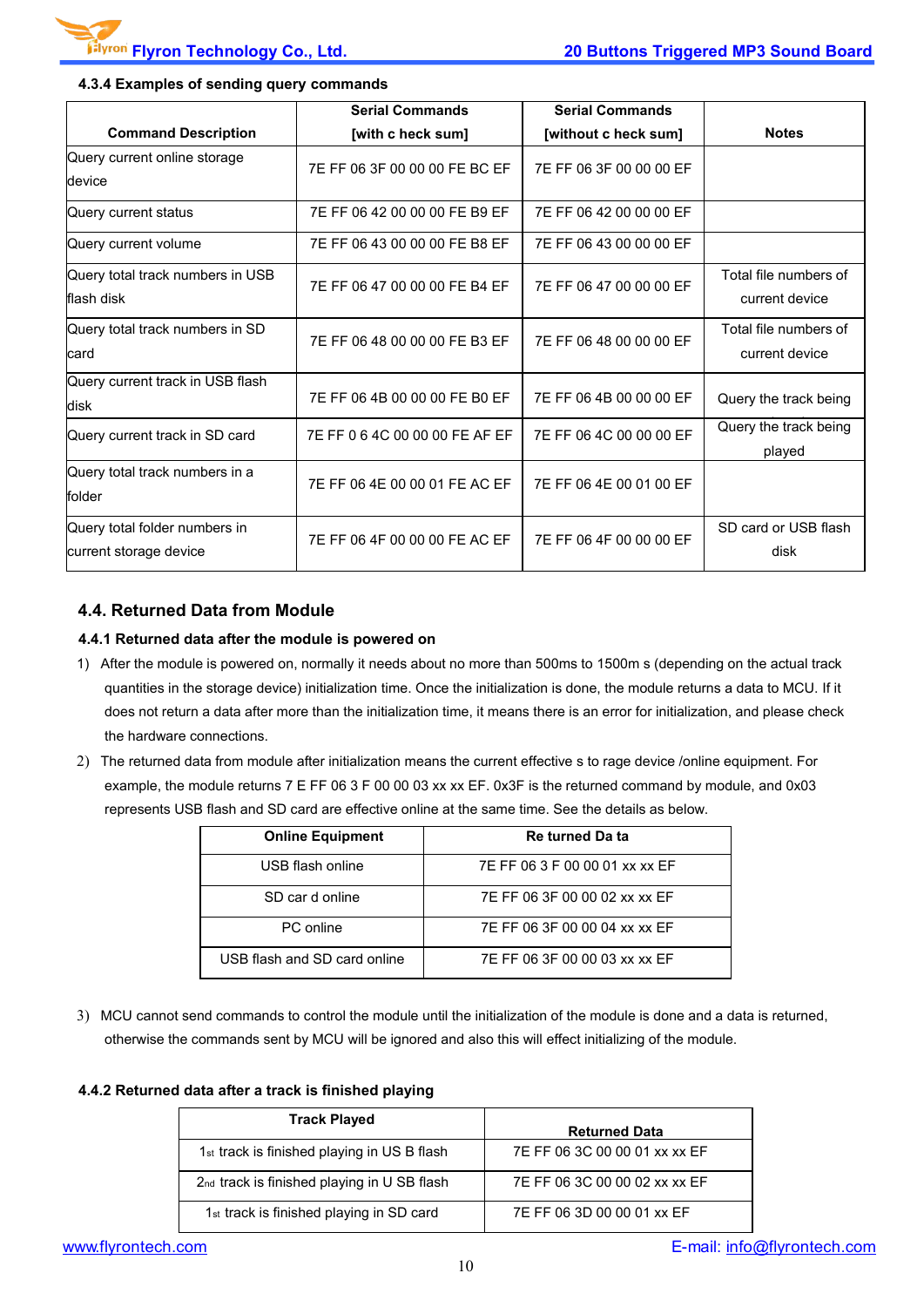2nd track is finished playing in SD card 7E FF 06 3D 00 00 02 xx xx EF

- 1). There is a returned data after a track is finished playing. For example, the returned data is 7E FF 06 3C 00 00 01 xx xx EF.<br>0x3C represents USB flash and 0x3D represents SD card. 0x00 and 0 x01 represents the 1st trac the 500th track (0x01F4=500).
- 2). Because all of the files (tracks) in the storage device are read in physical sequence, the returned data still follow the physical sequence, which needs to be noted.

#### **4.4.3 Returned data of feedback from module**

| Module returns ACK | 7E FF 06 41 00 00 00 xx xx EF                                                                   |  |
|--------------------|-------------------------------------------------------------------------------------------------|--|
|                    | otobility hotuson data semmunisation, the function of a foodhook from module is added. Ones the |  |

- 1) In order to enhance stability between data communication, the function of a feedback from module is added. Once there is a feedback to MCU from the module, it means the module has successfully received the command that MCU sent out. 0x41 is the returned command by module.
- 2) Users are free to choose this feedback or not. It's also fine not to choose this function.

#### **4.4.4 Returned data of errors**

| <b>Returned Data of Errors</b> | <b>Meaning Description</b>                                                                |
|--------------------------------|-------------------------------------------------------------------------------------------|
| 7E FF 06 40 00 00 01 xx xx EF  | Module busy (this info is returned when the initialization<br>is not done)                |
| 7E FF 06 40 00 00 02 xx xx EF  | Currently sleep mode (supports only specified device in<br>sleep mode)                    |
| 7E FF 06 40 00 00 03 xx xx EF  | Serial receiving error (a frame has not been received<br>completely yet)                  |
| 7E FF 06 40 00 00 04 xx xx EF  | Checksum incorrect                                                                        |
| 7E FF 06 40 00 00 05 xx xx EF  | Specified track is out of current track scope                                             |
| 7E FF 06 40 00 00 06 xx xx EF  | Specified track is not found                                                              |
| 7E FF 06 40 00 00 07 xx xx EF  | Inter-cut error (an inter-cut operation only can be done<br>when a track is being played) |
| 7E FF 06 40 00 00 08 xx xx EF  | SD card reading failed (SD card pulled out or damaged)                                    |
| 7E FF 06 40 00 00 0A xx xx EF  | Entered in to sleep mode                                                                  |

When the module is powered on, it reads SD card first and if SD card is not available it goes to USB flash drive.

#### **4.4.5 Returned data after a storage device is plugged in or pull out**

| Stat us                                 | Re turned Da ta               |
|-----------------------------------------|-------------------------------|
| USB flash is plugged in                 | 7E FF 06 3A 00 00 01 xx xx EF |
| SD card is plugged in                   | 7E FF 06 3A 00 00 02 xx xx EF |
| USB cable connected to PC is plugged in | 7E FF 06 3A 00 00 04 xx xx EF |
| USB flash is pulled out                 | 7E FF 06 3B 00 00 01 xx xx EF |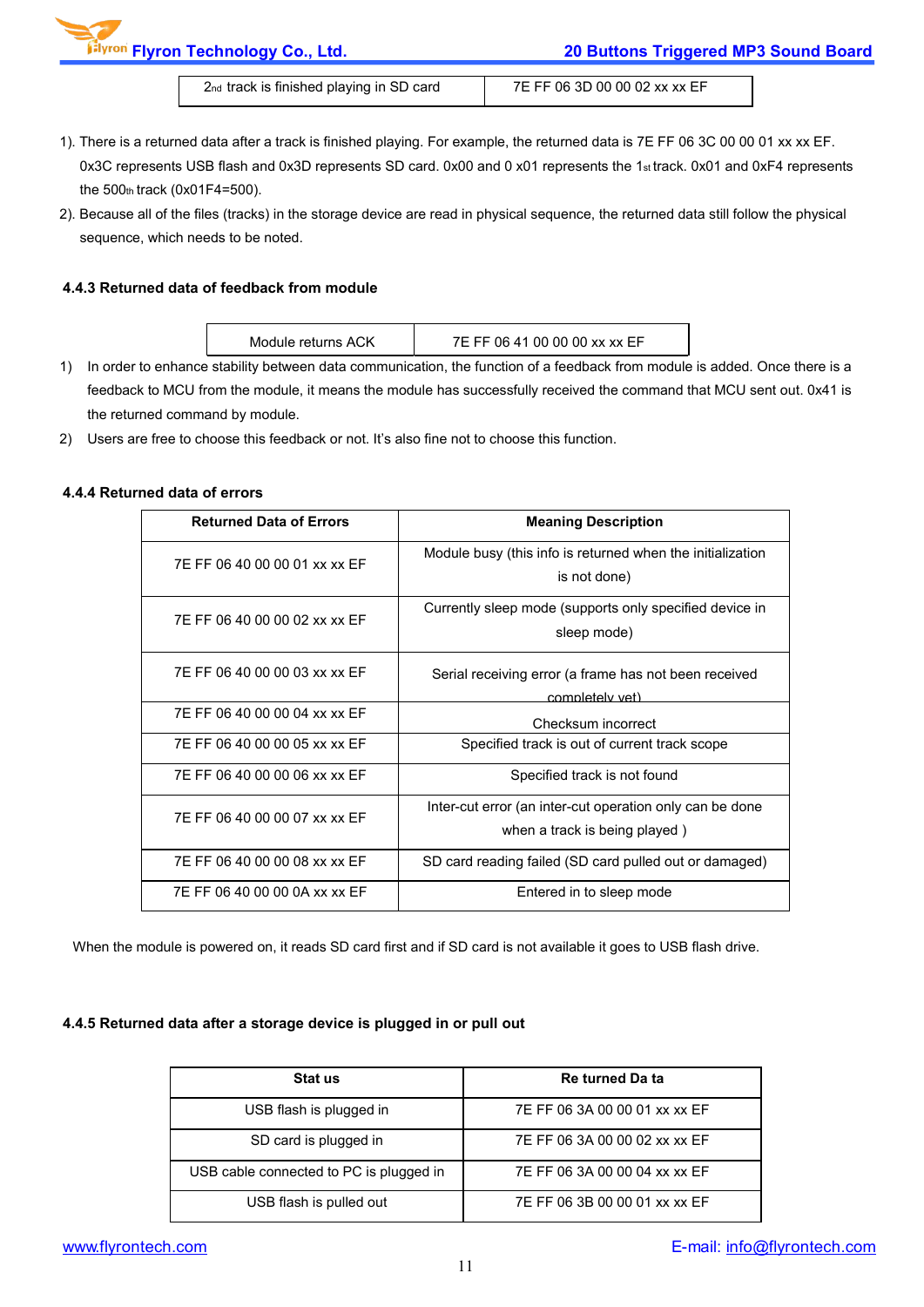| SD card is pulled out                   | 7E FF 06 3B 00 00 02 xx xx EF |
|-----------------------------------------|-------------------------------|
| USB cable connected to PC is pulled out | 7E FF 06 3B 00 00 04 xx xx EF |

0x3A represents a device is plugged in while 0x3B represents a device is pull out. 0x01, 0x02, 0x04 represent USB flash, SD card and USB cable connected to PC respectively.

#### **4.5. Detailed Annotation of Control Commands**

#### **4.5.1 Specify playback of a track (under the root directory of the storage device)**

The available selectable tracks are from  $1*$  to 3000th under the root directory of the storage device. Actually it can support more, but if we make it support more, the operation speed will become slow. Usually most of applications do not need to support much more files. Normally if the total track quantity is under 1,000 in the storage device the response speed of the module is quicker than 50ms. If the total track quantity is more than 1000 the response speed is a little slower than 100ms.

- 1) For example, if set the first track to be played, send the command 7E FF 06 03 00 00 01 FE F7 EF
	- 7E --- Start byte
	- FF --- Version Information
	- 06 --- Number of bytes
	- 03 --- Actual command (specify playback of a track)
	- 00 --- 0 x01 : need feedback ; 0 x00 : no need feedback
	- 00 --- Most significant byte of the track (MSB of Parameter)
	- 01 --- Least significant byte of the track (LSB of Parameter) FE --- Most significant byte of checksum (MSB of checksum) F7 - -- Least significant byte of checksum (LSB of checksum ) EF --- End byte 0xEF
- 2) Regarding track selection, if the 100th song (track) is selected to be played, firstly convert 100 to hexadecimal. It is double-byte by default, i.e. 0 x006 4. MS B=0 x00 ; LS B=0 x64

#### **4.5.2 Specify single repeat playback (under the root directory of the storage device)**

| Repeatedly play 1st track             | 7E FF 06 08 00 00 01 xx xx EF |
|---------------------------------------|-------------------------------|
| Repeatedly play 2 <sup>nd</sup> track | 7E FF 06 08 00 00 02 xx xx EF |
| Repeatedly play 3rd track             | 7E FF 06 08 00 00 03 xx xx EF |

During single repeat playback, you can still normally execute the operations Play/Pause, Previous, Next, Volume +/ and repeat playback. Users can specify single track playback or send the stop command to turn off single repeat playback status.

#### **4.5.3 Specify playback of a device**

| Specify playback of USB flash | 7E FF 06 09 00 00 01 FE F1 EF |
|-------------------------------|-------------------------------|
| Specify playback of SD card   | 7E FF 06 09 00 00 02 FE F0 EF |

1) The module supports two types of playback devices (USB flash and SD card). The device must be on-line so it can be specified playback. It automatically detects if a device is on-line or not.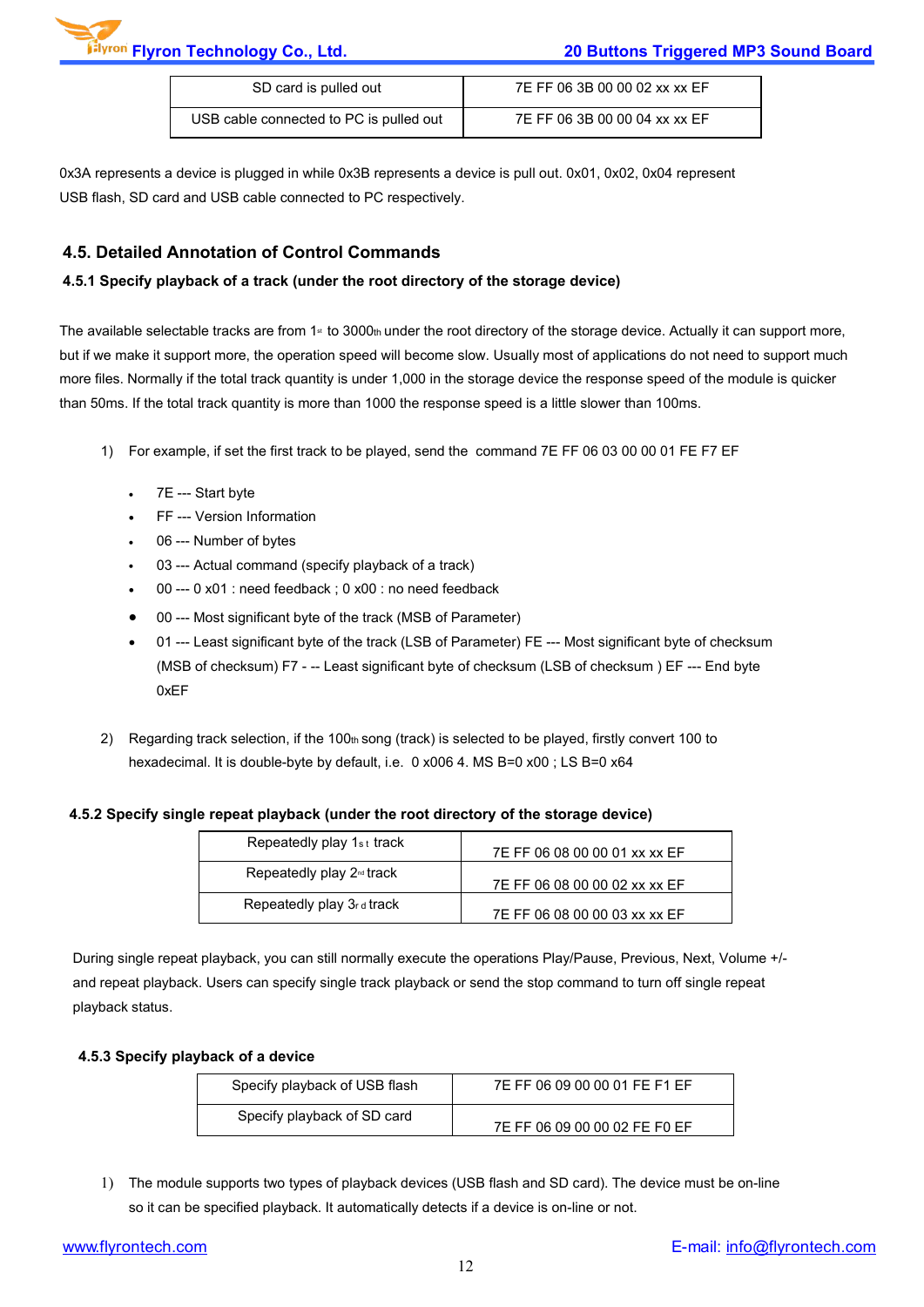2) It automatically enters into the standby status after specifying a device, waiting MCU to specify a track to play. It takes about 200ms from specifying device to the module finishes initialization of file system. Please wait for 200ms and then send the specified command to play a track.

#### **4.5.4 Set sleep mode, awake from sleep and reset**

| Set sleep mode   | 7E FF 06 0A 00 00 00 FE F1 EF  |
|------------------|--------------------------------|
| Awake from sleep | 7E FF 06 0B 00 0 0 00 FE F0 EF |
| Reset            | 7E FF 06 0C 00 00 00 FE EF EF  |

- 1). After set the module enter into sleep mode, there is also other two ways other than sending the command to awake the module.
	- a. Specify playback of the storage device, either USB flash or SD card.
	- b. Pull out the storage device and re-plug it in.
- 2). The reset is a soft reset. The reset time is 5-8 seconds. This allows the reset command under any status.

Note: When the module enters into the sleep mode, the standby power consumption is about 10mA. If users are very strict to the power consumption, you can use a MOS and a transistor to control power supply of the module. It is possible to cut **off the powersupply completely when standby is not necessary. Please refer to the schematic as below.**



#### **4.5.5 Specify playback of a track in a folder**

| Specify playback of track 001 in the folder 01 | 7E FF 06 0F 00 01 01 xx xx EF |
|------------------------------------------------|-------------------------------|
| Specify playback of track 100 in the folder 11 | 7E FF 06 0F 00 0B 64 xx xx EF |
| Specify playback of track 255 in the folder 99 | 7E FF 06 0F 00 63 FF xx xx EF |

- 1). The default folders are named as "01", "11", and "99" in this way. In order to be with better system stability, it is made to support maximum 99 folders and maximum 255 tracks in each folder. For example:
- 2). If specify to play "100.m p3" in the folder "01", send the command 7E FF 06 0F 00 01 64 xx EF MSB: represents the name of the folder, maximum supports 99 folders from 01 - 99. LSB: represents the track, maximum supports 255 tracks from 0x01 to 0xFF
- 3). You must specify both the folder and the file name to target a track. This feature supports MP3 and WAV audio formats.
- 4). The following two images illustrate naming method of folders and files.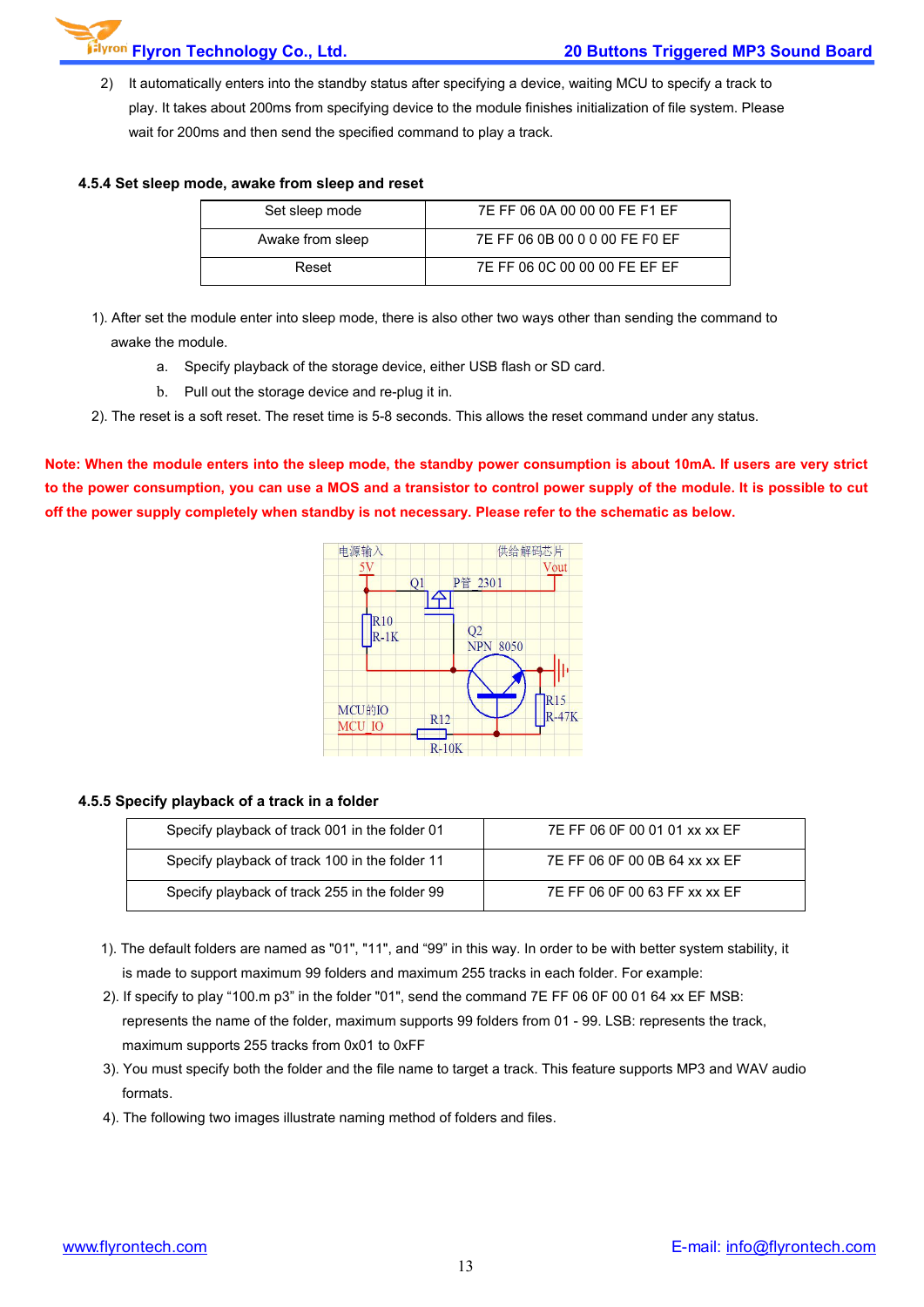

#### **4.5.6 Inter-cutan advertisement**

| Inter-cut track "0001" in the folder "ADVFRT" | 7E FF 06 13 00 00 01 FE E7 EF |
|-----------------------------------------------|-------------------------------|
| Inter-cut track "0002" in the folder "ADVFRT" | 7F FF 06 13 00 00 02 FF F6 FF |
| Inter-cut track "0255" in the folder "ADVERT" | 7F FF 06 13 00 00 FF FD F9 FF |
| Inter-cut track "1999" in the folder "ADVFRT" | 7F FF 06 13 00 07 CF FF 12 FF |
| Inter-cut track "3000" in the folder "ADVERT" | 7F FF 06 13 00 0B B8 FF 25 FF |

- 1) This module supports inter-cut advertisements during playback of a track, so that it can meet some special needs for some applications.
- 2) After sending the command 0x13, the system will save the ID V3 information of the track being played and pause, and then it will play the specified inter-cut track (advertisement). When the inter-cut track is finished, the system will go back and continue to play the track that was interrupted until to the end.
- 3) The setting method isbuild a folder named "ADVERT" in the storage device and put the tracks (ads) you need in the folder and name the files as "0001 .mp3/wav", 0002.mp3/wav.

4). If you send an inter-cut command when the module is at Pause status or Stop status, it will not work and there will be returned error information. In the course of an inter-cut, you can continue to intercut the other tracks (ads). When the last inter-cut track goes to the end, the systems till goes back to the ID V3 position saved at the first time.

#### **4.5.7 Stop**

| Stop playing inter-cut advertisement | 7E FF 06 15 00 00 00 FE E6 EF |
|--------------------------------------|-------------------------------|
| Stop                                 | 7E FF 06 16 00 00 00 FE E5 EF |

During playback ofthe module, there are two modes to stop. One isto stop playing the inter-cut advertisement, and go back and continue to play the music interrupted and the other mode is to stop all playback (stop decoding). For example, suppose the module is playing an inter-cut advertisement and now if send a stop command 0x16, it will stop all playback tasks.

#### **4.5.8 Specify repeat playback of a folder**

| Specify repeat playback of the folder "02" | 7E FF 0 |
|--------------------------------------------|---------|
|--------------------------------------------|---------|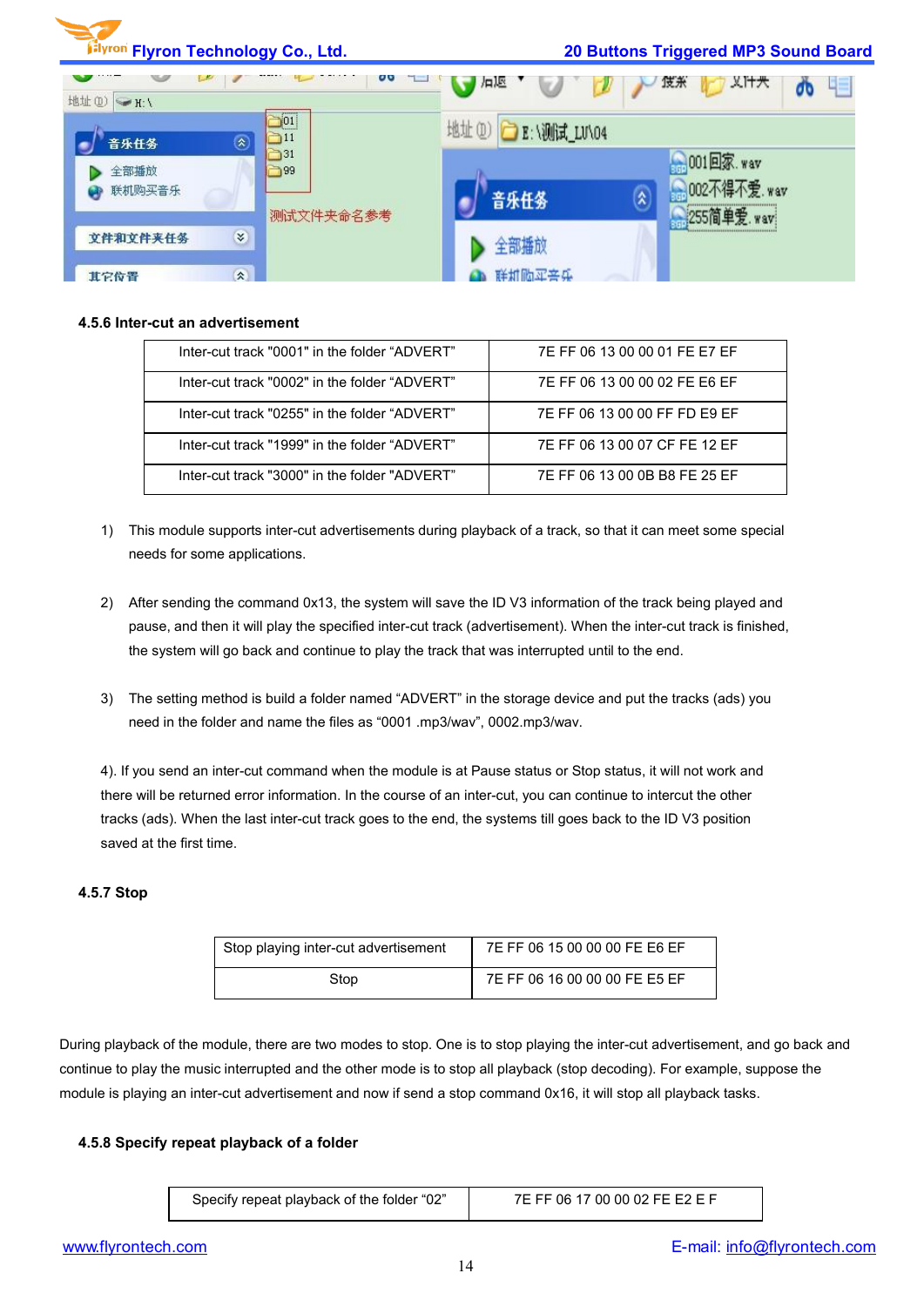**Flyron Technology Co., Ltd. 20 Buttons Triggered MP3 Sound Board**

Specify re pea t playback of the folder "01" | 7E FF 06 17 00 00 01 FE E3 E F

The folder names must be 01- 99, and no more than 99. After sending the command, it repeatedly plays the tracks in the specific folder and it will not stop until it receives a command to stop.

#### **4.5.9 Set random playback**

| 7E FF 06 18 00 00 00 FE E3 EF<br>Random playback of the whole s to rage de vice |  |
|---------------------------------------------------------------------------------|--|
|---------------------------------------------------------------------------------|--|

This command isused to randomly play all of the tracks in the storage device according to physical sequence and no matter if there is a folder or not in the device.

#### **4.5.10 Set repeat playback of current track**

| Turn on single repeat playback  | 7E FF 06 19 00 00 00 FE E2 EF |
|---------------------------------|-------------------------------|
| Turn off single repeat playback | 7E FF 06 19 00 00 01 FE E1 EF |

During playback, send the turn-on command, and it will repeatedly play the current track. If the module is at Pause or Stop status, it will not respond to this command. If you need to turn off repeat playback, just send the turn-off command.

#### **4.5.11 Combination playback (playback of a group)**

- 1) We added this function to meet some users' special need that when users need to send only one frame data to play multiple tracks one by one without pause. It supports maximum 15 tracks together for combination playback. All of the sound files used for combination playback need to be put in folders (folder 01 -folder 99).
- 2) If MCU sends a frame data as 7E FF 15 21 01 02 01 03 01 04 01 05 01 06 02 01 03 05 04 07 05 09 EF, see the analysis as below.
	- Command: 0x21
	- Number of bytes : 0x15=21 bytes -- FF 15 2 1 01 02 01 03 01 04 01 05 01 06 02 01 03 05 04 07 05 **09** (two parameters for one track, i.e. the folder number and the track number)
	- The module will play track 002 in folder 01, track 003 in folder 01, track 004 in folder 01, track 005 in folder 01, track 006 in folder 01, track 001 in folder 02, track 005 in folder 03, track 007 in folder 04 , and track 009 in folder 05 .
- 3) During combination playback, it is allowed to Play/Pause and set volume, but not allowed to set previous and next. If need stop, just direct send the Stop command. And it is not allowed to play another group of combination during it is working. Users need to send the stop command to stop the current combination playback before start another group of combination playback.
- 4) If a track specified to be played in combination is not in the folder, it will stop playing at this track position, so please make sure the track specified to play must be available in the folder.
- 5) If users are very strict to the combination playback, please edit the sound sources with some audio edit software like Adobe Audition or GoldWave to cut off the silence at the beginning and end of the sound file.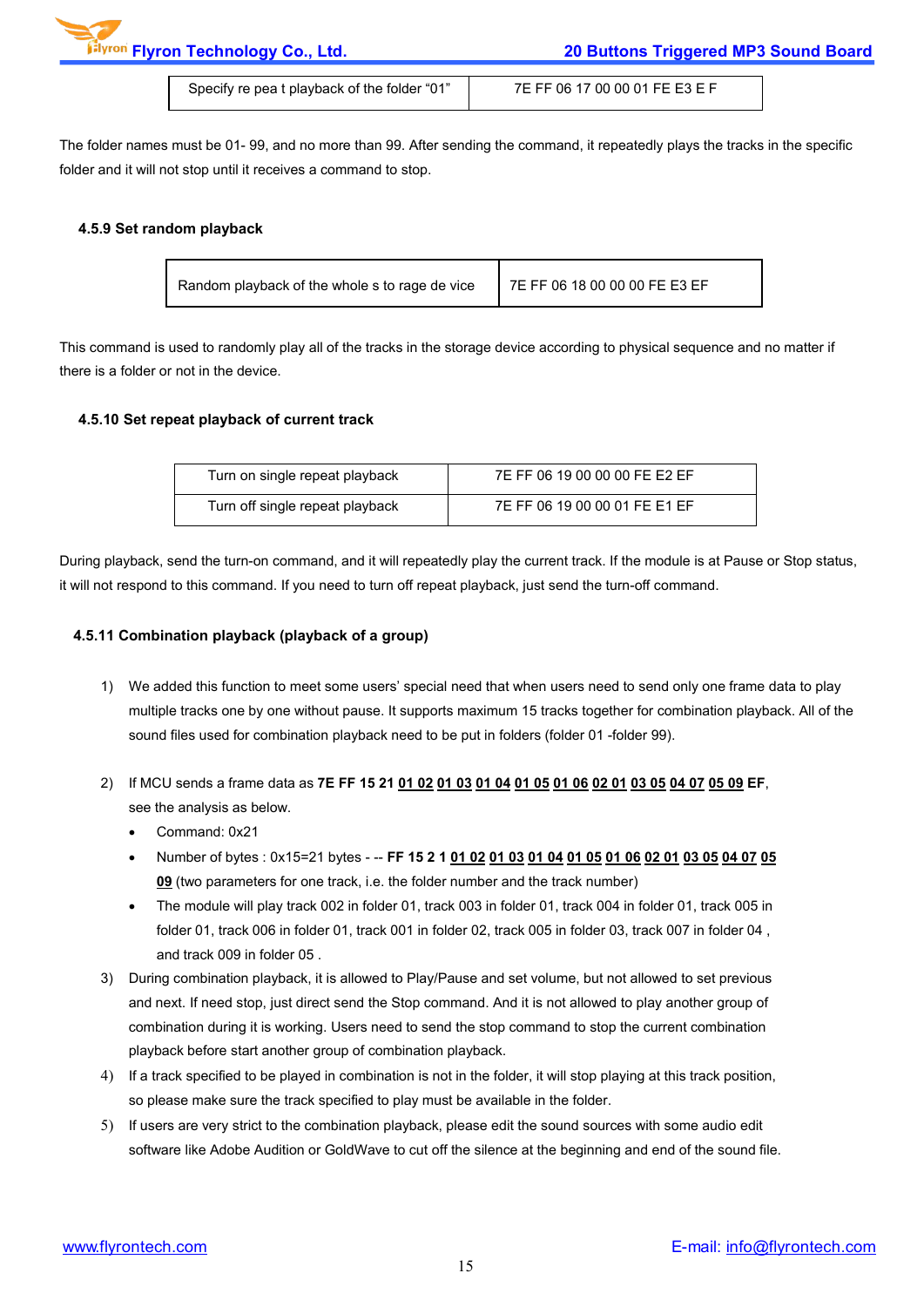#### **4.6. Detailed Annotation of Query Commands**

#### **4.6.1 Query current online storage device**

| Query current online storage device | 7E FF 06 3F 00 00 00 FE BC EF |  |
|-------------------------------------|-------------------------------|--|
|-------------------------------------|-------------------------------|--|

When the module is working, users can use the command as above (0x3F) to query the status of the online storage devices. For example, if the module returns the data 7E FF 06 3F 00 00 0A xx xx EF, LSB 0x0A (0000 1010) represents SD card online. If LSB is 0x1F (0000 1111), it represents all of USB flash, SD card and PC online (PC online means module is connecting with PC via a USB cable).

#### **4.6.2 Query current status**

| Query current online storage device                                                                       | 7E FF 06 42 00 00 00 FE B9 EF |
|-----------------------------------------------------------------------------------------------------------|-------------------------------|
| There are 4 status (playing, paused playing, stopped playing and in sleep) that can be queried during the |                               |

module is decoding. Users can query the current status via sending the command as above (0 x42).

2) Interpretation of returned data

| <b>Returned Data</b>          | <b>Status</b>                |  |
|-------------------------------|------------------------------|--|
| 7E FF 06 42 00 01 01 xx xx EF | USB flash is being played    |  |
| 7E FF 06 42 00 02 02 xx xx EF | SD card is paused playing    |  |
| 7E FF 06 42 00 01 00 xx xx EF | USB flash is stopped playing |  |
| 7E FF 06 42 00 10 00 xx xx EF | Module in sleep              |  |

#### 3)MSB and LSB Representations

| <b>MSB Representation</b> |                      | <b>LSB Representation</b> |         |
|---------------------------|----------------------|---------------------------|---------|
| 0x01                      | USB flash            | 0x00                      | Stopped |
| 0x02                      | SD card              | 0x01                      | Playing |
| 0x10                      | Module in sleep mode | 0x02                      | Paused  |

#### **4.6.3 Query total track numbers in a folder**

| Query total track numbers in folder 01 | 7E FF 06 4E 00 00 01 FE AC EF |
|----------------------------------------|-------------------------------|
| Query total track numbers in folder 11 | 7E FF 06 4E 00 00 0B FE A2 EF |

If the folder queried is empty without any files, the module will report an error and the data 7E FF 06 40 00 00 06 FE B5 EF will be returned.

#### **4.6.4 Query total folder numbers in current storage device**

| .- 00 00 00 FE AC EF<br>7E FF 06 4 F<br>Query total folder numbers in current storage device |  |
|----------------------------------------------------------------------------------------------|--|
|----------------------------------------------------------------------------------------------|--|